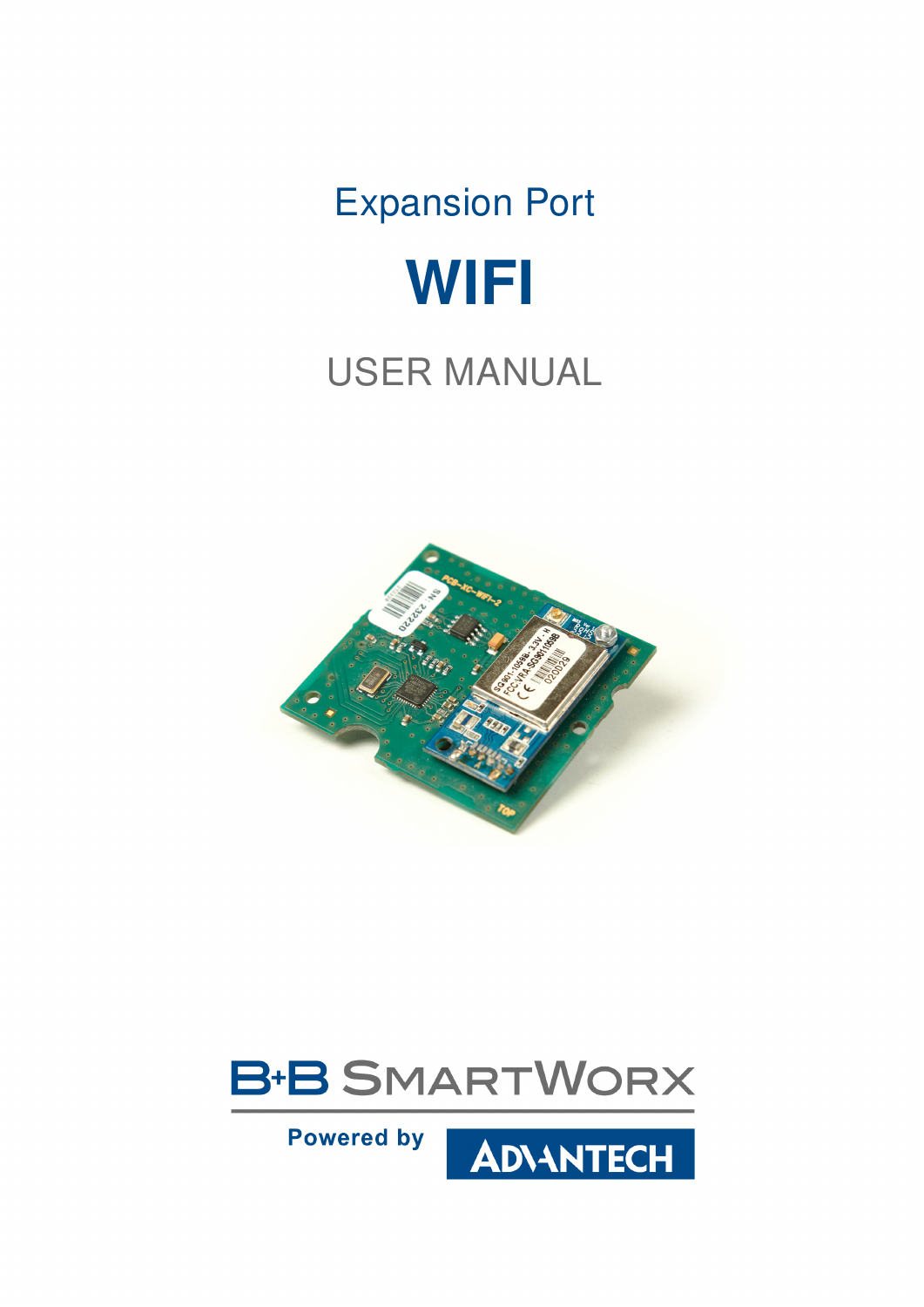

 $\boldsymbol{\Delta}$ 

 $\bullet$ 

 $\ddot{\bm{\theta}}$ 

### Used Symbols

Danger – Information regarding user safety or potential damage to the router.

Attention – Problems that can arise in specific situations.

Information, notice – Useful tips or information of special interest.

### GPL Licence

Source codes under GPL licence are available free of charge by sending an email to:

cellularsales@advantech-bb.com.



Advantech B+B SmartWorx s.r.o., Sokolska 71, 562 04 Usti nad Orlici, Czech Republic. Document No. MAN-0031-EN, revision from July 14, 2017. Released in the Czech Republic.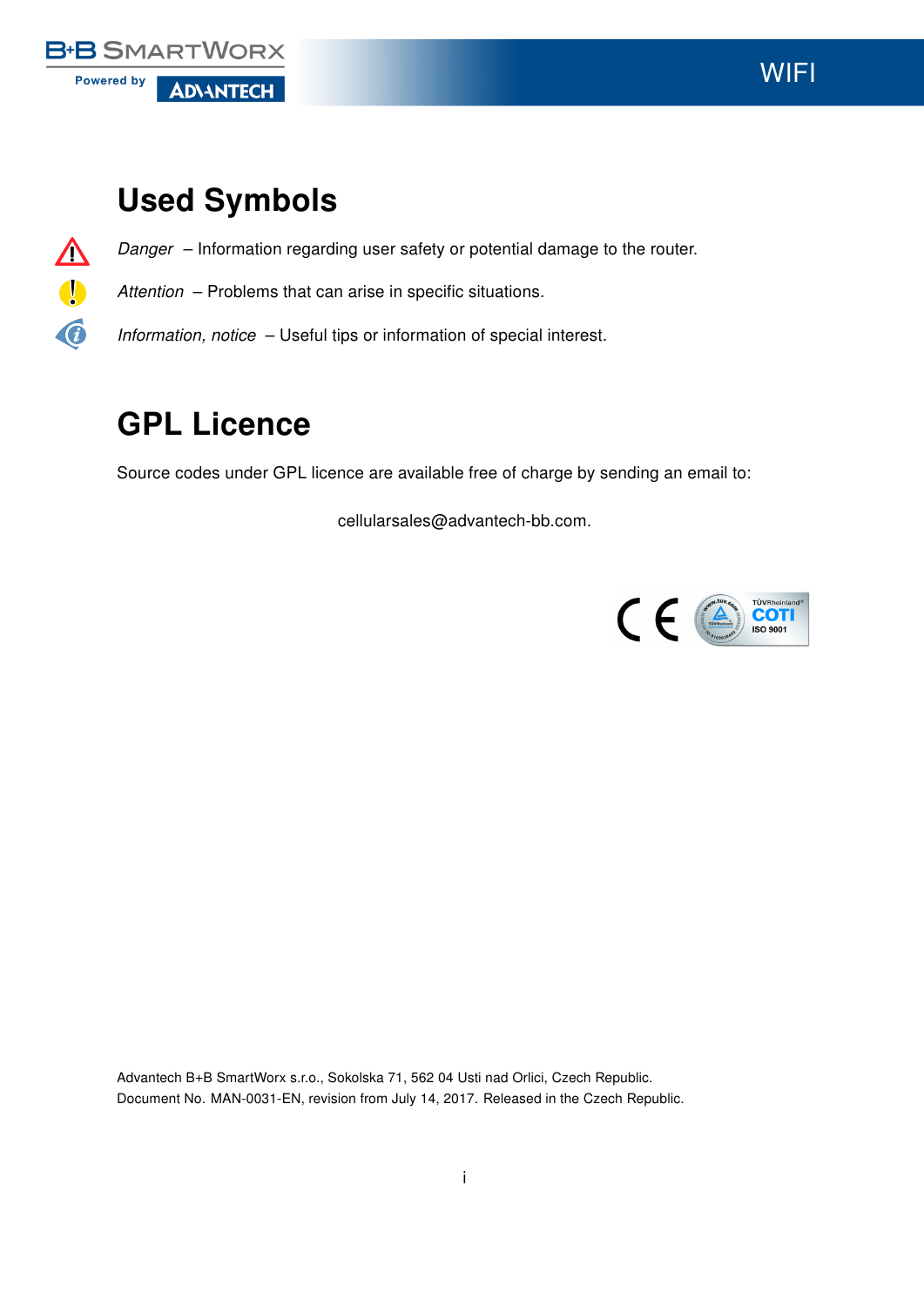

WIFI

### **Contents**

|    | <b>1</b> Safety Instruction                 |                                            |
|----|---------------------------------------------|--------------------------------------------|
|    | <b>2</b> Product Disposal Instructions      | 1.                                         |
| 3  | <b>Description of the Expansion Port</b>    | $\mathbf{2}$                               |
|    | 3.1<br>3.2 <sub>2</sub><br>3.3 <sub>1</sub> | $\overline{2}$<br>3<br>3<br>$\overline{4}$ |
| 4  | <b>Recommended Literature</b>               | 5                                          |
| 5. | <b>Customers Support</b>                    | 6                                          |
|    | 5.1<br>5.2<br>5.3                           | 6<br>6<br>-6                               |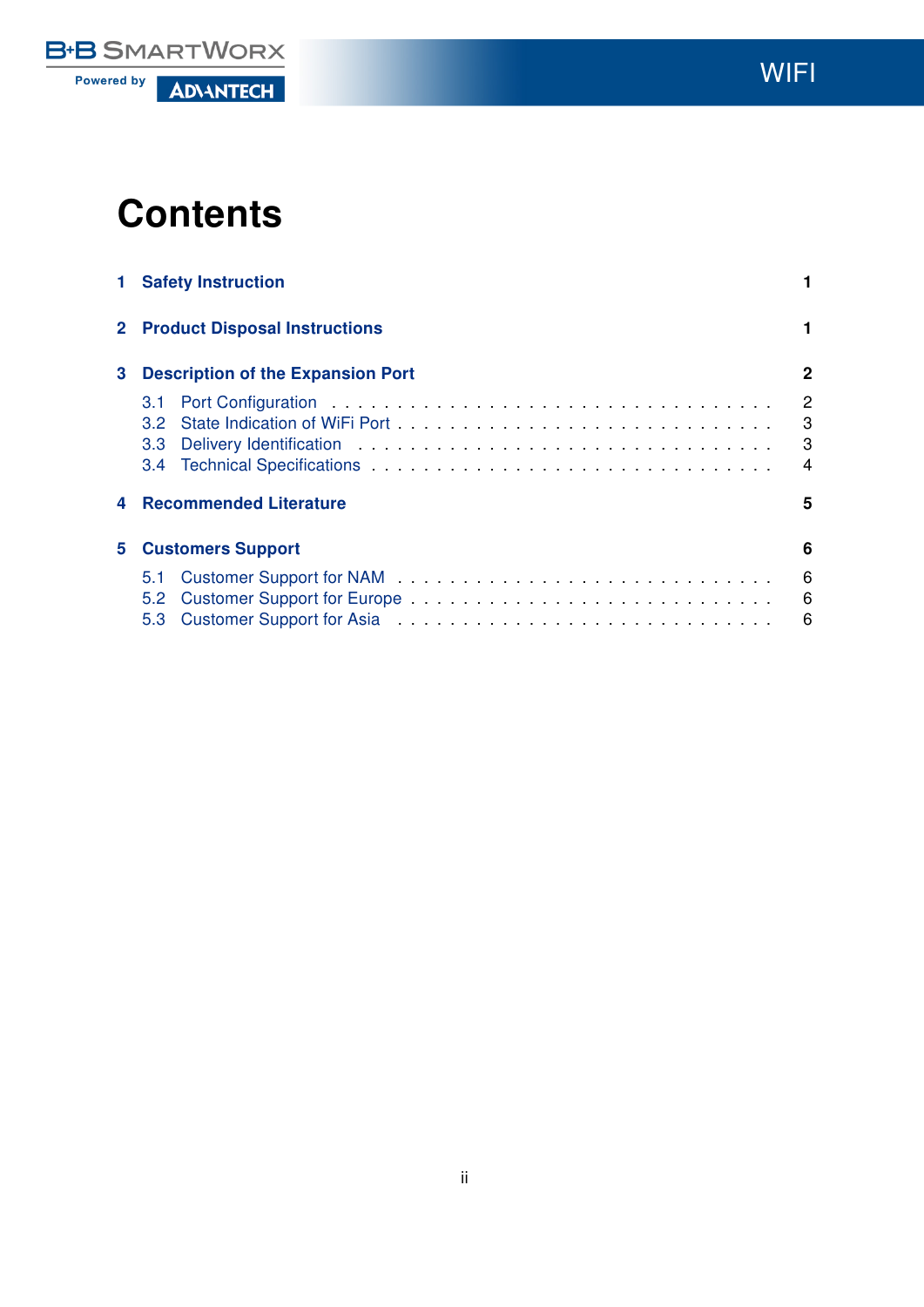

**WIFI** 

## List of Figures

| <b>Expansion port label</b> |  |  |  |  |  |  |  |  |  |  |  |  |  |  |  |  |  |  |
|-----------------------------|--|--|--|--|--|--|--|--|--|--|--|--|--|--|--|--|--|--|

### List of Tables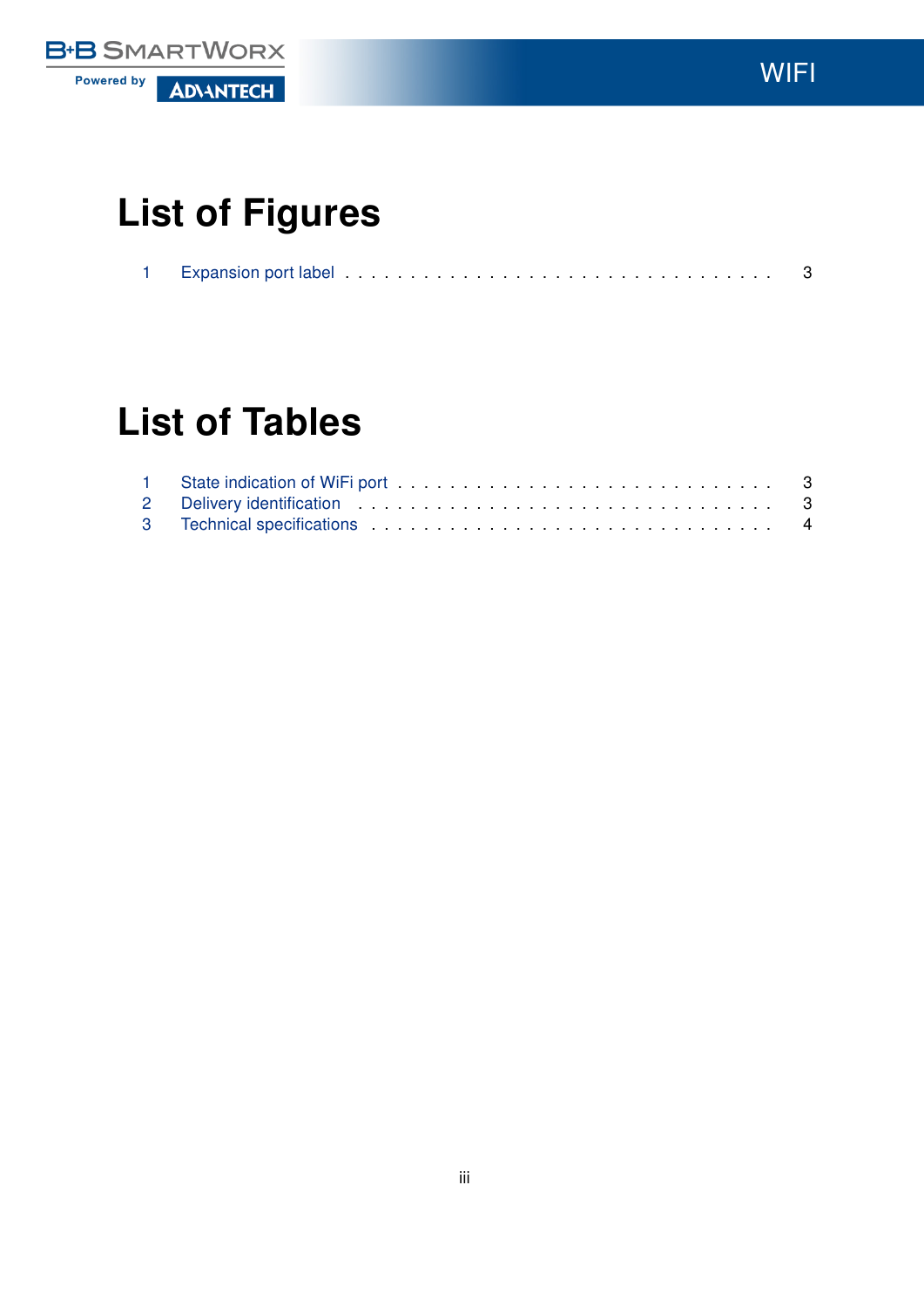#### **B+B SMARTWORX Powered by ADVANTECH**

# <span id="page-4-0"></span>1. Safety Instruction



#### Please, observe the following instructions:

- The expansion port must be used in compliance with all applicable international and national laws and in compliance with any special restrictions regulating the utilization of the communication module in prescribed applications and environments.
- Use only the original Advantech B+B SmartWorx company accessories. Thus you will prevent possible health risks and damage to the devices and ensure compliance with all relevant provisions. Unauthorised adjustments or use of unapproved accessories may result in damage to the expansion port and breach of applicable laws. Use of unapproved adjustments or accessories may lead to cancellation of guarantee, which has no effects on your legal rights.
- Do not expose the expansion port to extreme conditions. Protect it from dust, moisture and heat.

# <span id="page-4-1"></span>2. Product Disposal Instructions

The WEEE (Waste Electrical and Electronic Equipment: 2012/19/EU) directive has been introduced to ensure that electrical/electronic products are recycled using the best available recovery techniques to minimize the impact on the environment. This product contains high quality materials and components which can be recycled. At the end of it's life this product MUST NOT be mixed with other commercial waste for disposal. Check the terms and conditions of your supplier for disposal information.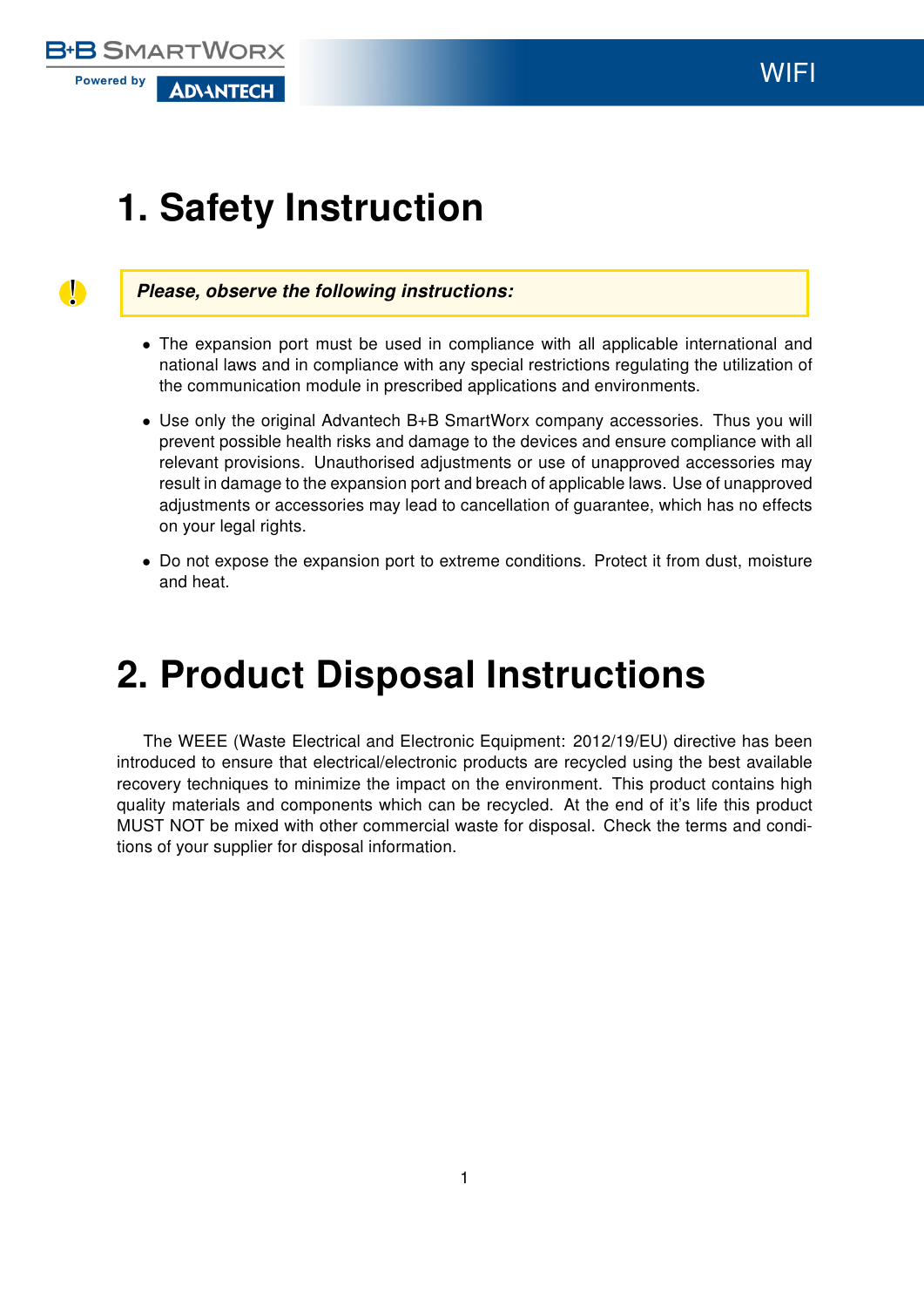### <span id="page-5-0"></span>3. Description of the Expansion Port

The expansion port WiFi is designed as an additional expansion board, that allows using the WiFi wireless interface in v2 routers of Advantech B+B SmartWorx company. This expansion port is provided as an internal part of the router.

The WiFi module supports AP (Access Point) function. This module allows you to scan the neighboring networks. Due to WiFi module it is possible to perform automatic configuration of connected devices (maximum number is 2007) via DHCP server.

Expansion port WiFi supports these standards:

• 802.11b: 1, 2, 5.5, 11 Mbps

**B+B SMARTWORX** 

**AD\ANTECH** 

**Powered by** 

 $\bullet$ 

 $\boldsymbol{G}$ 

- 802.11g: 6, 9, 12, 24, 36, 48, 54 Mbps
- 802.11n: (20 MHz) MCS0-7, up to 72 Mbps, (40 MHz) MCS0-7, up to 150 Mbps

Expansion port WiFi supports the following types of authentication: Shared, WPA, WPA2 and RADIUS. Detailed list and description of supported authentication types may be found in the Configuration Manual – Cellular Industrial v2 Routers [\[2\].](#page-8-0)

Expansion port WiFi supports the following types of security: WEP, TKIP, AES. Detailed list and description of supported security types may be found in the Configuration Manual -Cellular Industrial v2 Routers [\[2\].](#page-8-0)

For putting WiFi network into operation in the place, where several wi-fi networks are already operated, it is recommended to set a new WiFi network to a different radio channel than other networks are running. Overlapping of more WiFi networks can cause occasional network outages or less communication speed of your network.

User information: Expansion port WiFi can be fitted only into PORT2.

#### <span id="page-5-1"></span>3.1 Port Configuration

The configuration of port is possible via Web interface of the router. Configuration of WiFi is described in *Configuration Manual – Cellular Industrial v2 Routers* [\[2\].](#page-8-0) The pages with status (Status – WiFi, Status – WiFi Scan) and with configuration (Configuration – WiFi Configuration, Configuration – WLAN Configuration) are accessible in the Web interface of the router.

**WIFI**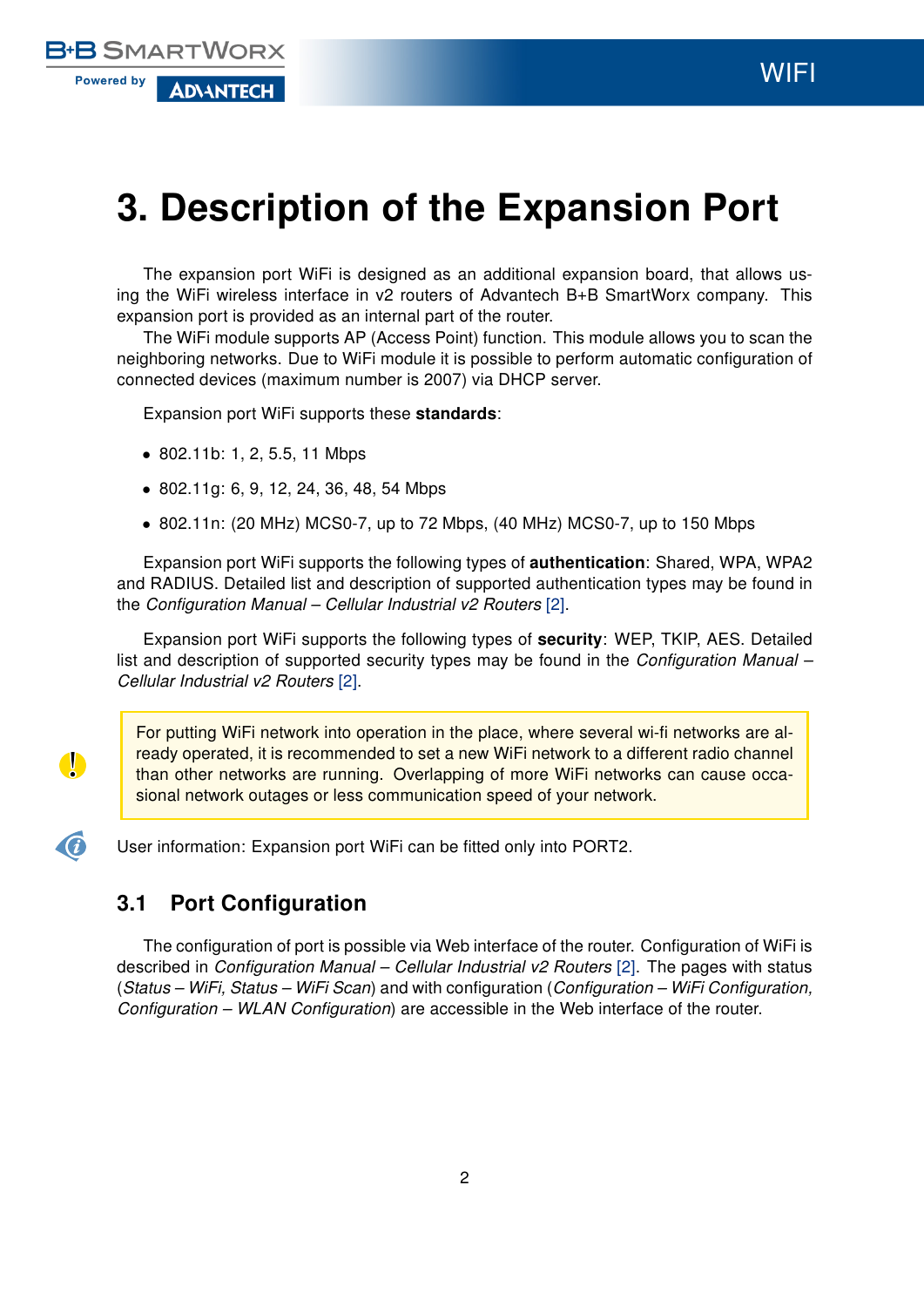

WIFI

#### <span id="page-6-0"></span>3.2 State Indication of WiFi Port

| LED diode  | <b>Description of indication</b>   |
|------------|------------------------------------|
| Green LED  | WiFi expansion port is powered on. |
| Yellow LED | Off permanently.                   |

<span id="page-6-3"></span>Table 1: State indication of WiFi port

#### <span id="page-6-1"></span>3.3 Delivery Identification

| Trade name | Type name | <b>Power supply</b> |
|------------|-----------|---------------------|
| XC-WIFI    | XC-WIFI   | Internal supply     |

<span id="page-6-4"></span>Table 2: Delivery identification

Example of expansion port label:



<span id="page-6-2"></span>Figure 1: Expansion port label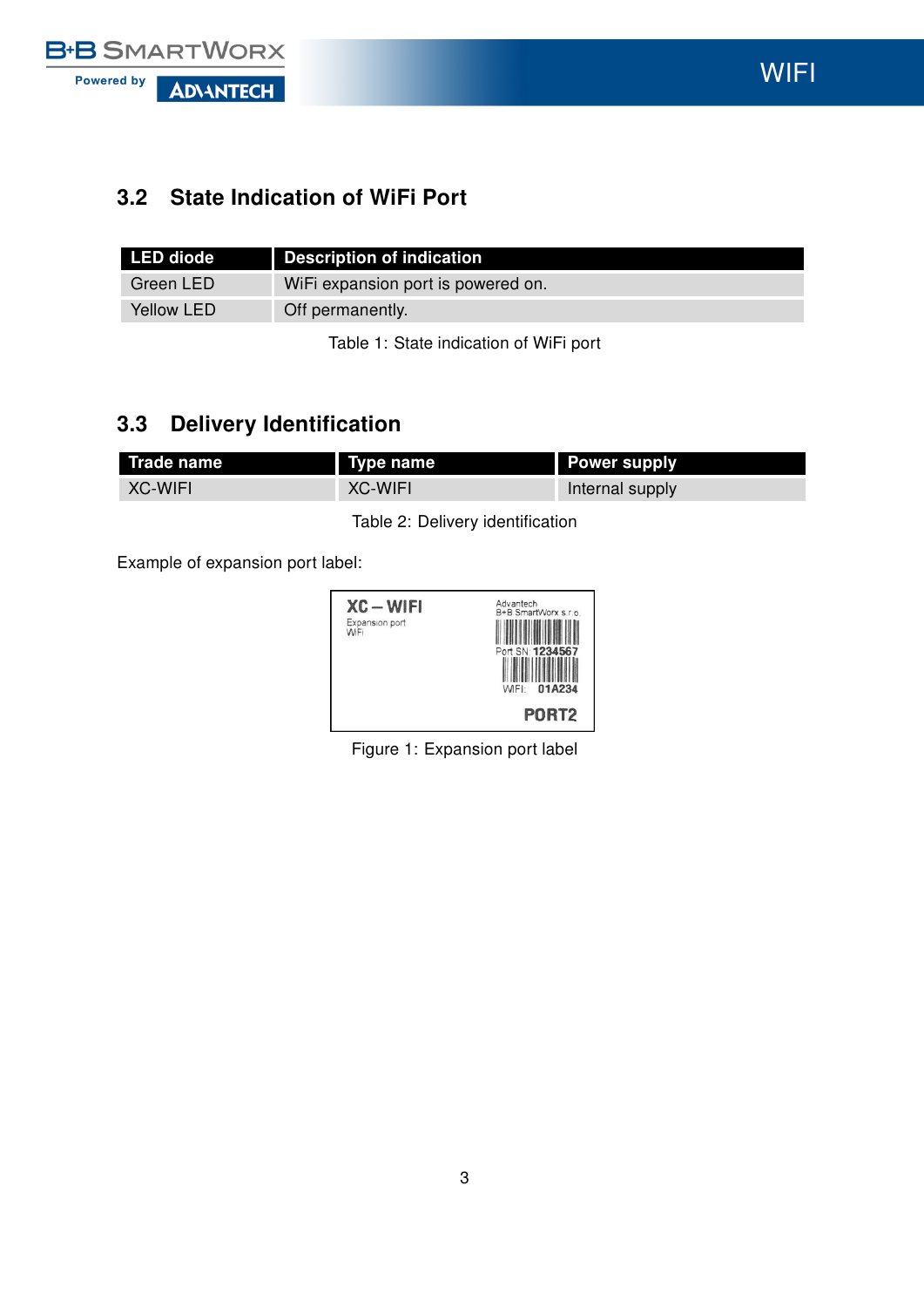

### <span id="page-7-0"></span>3.4 Technical Specifications

| <b>Expansion port WIFI</b> |                                                                            |                                                                                                                                              |
|----------------------------|----------------------------------------------------------------------------|----------------------------------------------------------------------------------------------------------------------------------------------|
| Power supply               | Internal                                                                   | $+3,3V$                                                                                                                                      |
| Environment                | Operating temperature<br>Storage temperature                               | -15 to +65 $\degree$ C<br>-20 to +85 $\degree$ C                                                                                             |
| <b>Standards</b>           | Emission<br>Immunity<br><b>Safety</b>                                      | EN 55022/B<br>ETS 300 342<br>EN 60950                                                                                                        |
| Type of device             | Access point, station                                                      |                                                                                                                                              |
| Antenna connector          | $R-SMA - 50 Ohms$                                                          |                                                                                                                                              |
| Internal Antenna Impedance | 50 $\Omega$                                                                |                                                                                                                                              |
| Frequency band             | 2.4 GHz                                                                    |                                                                                                                                              |
| <b>Standards</b>           | 802.11b, 802.11g, 802.11n                                                  |                                                                                                                                              |
| 2.4 GHz supported channels | 1, 2, 3, 4, 5, 6, 7, 8, 9, 10, 11, 12, 13                                  |                                                                                                                                              |
| <b>RX Sensitivity</b>      | 11b, 11 Mbit/s<br>11g, $54$ Mbit/s<br>(HT20) 11n, MSC7<br>(HT40) 11n, MSC7 | typ. -85 dBm<br>typ. - 70 dBm<br>typ. -66 dBm<br>typ. -62 dBm                                                                                |
| <b>TX Output Power</b>     | 11b, 11 Mbit/s<br>11g, 54 Mbit/s<br>802.11n (HT20)<br>802.11n (HT40)       | min. 18, typ. 19, max. 20 dBm<br>min. 14.5, typ. 16, max. 17.5 dBm<br>min. 13.5, typ. 15, max. 16.5 dBm<br>min. 13.5, typ. 15, max. 16.5 dBm |

<span id="page-7-1"></span>Table 3: Technical specifications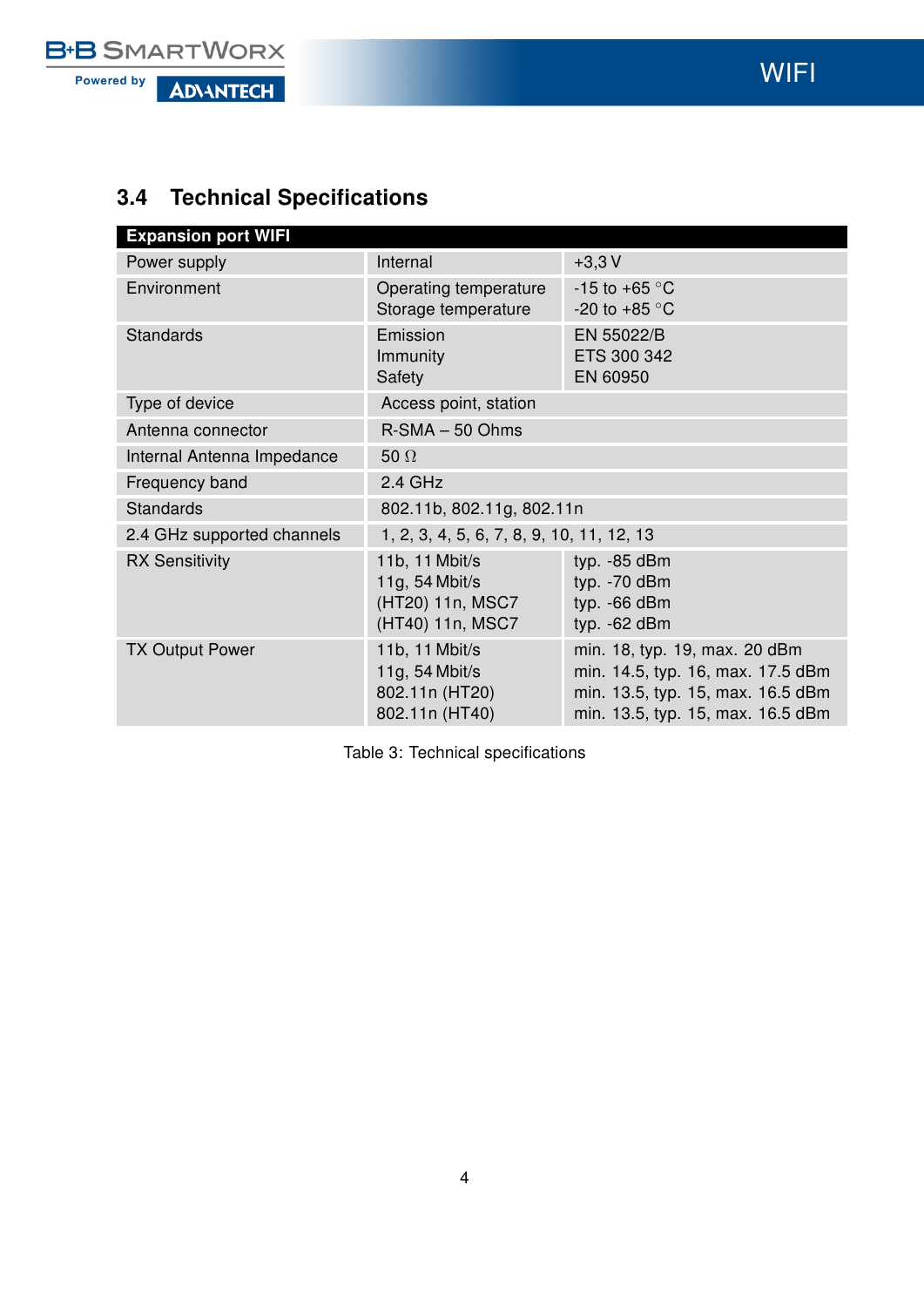

**WIFI** 

# <span id="page-8-0"></span>4. Recommended Literature

| - 111 | Advantech B+B SmartWorx: Application Note – Expansion Port Mounting<br>for v2 Routers (APP-0001-EN) |
|-------|-----------------------------------------------------------------------------------------------------|
| T21   | Advantech B+B SmartWorx: Configuration Manual - Cellular Industrial<br>v2 Routers (MAN-0021-EN)     |